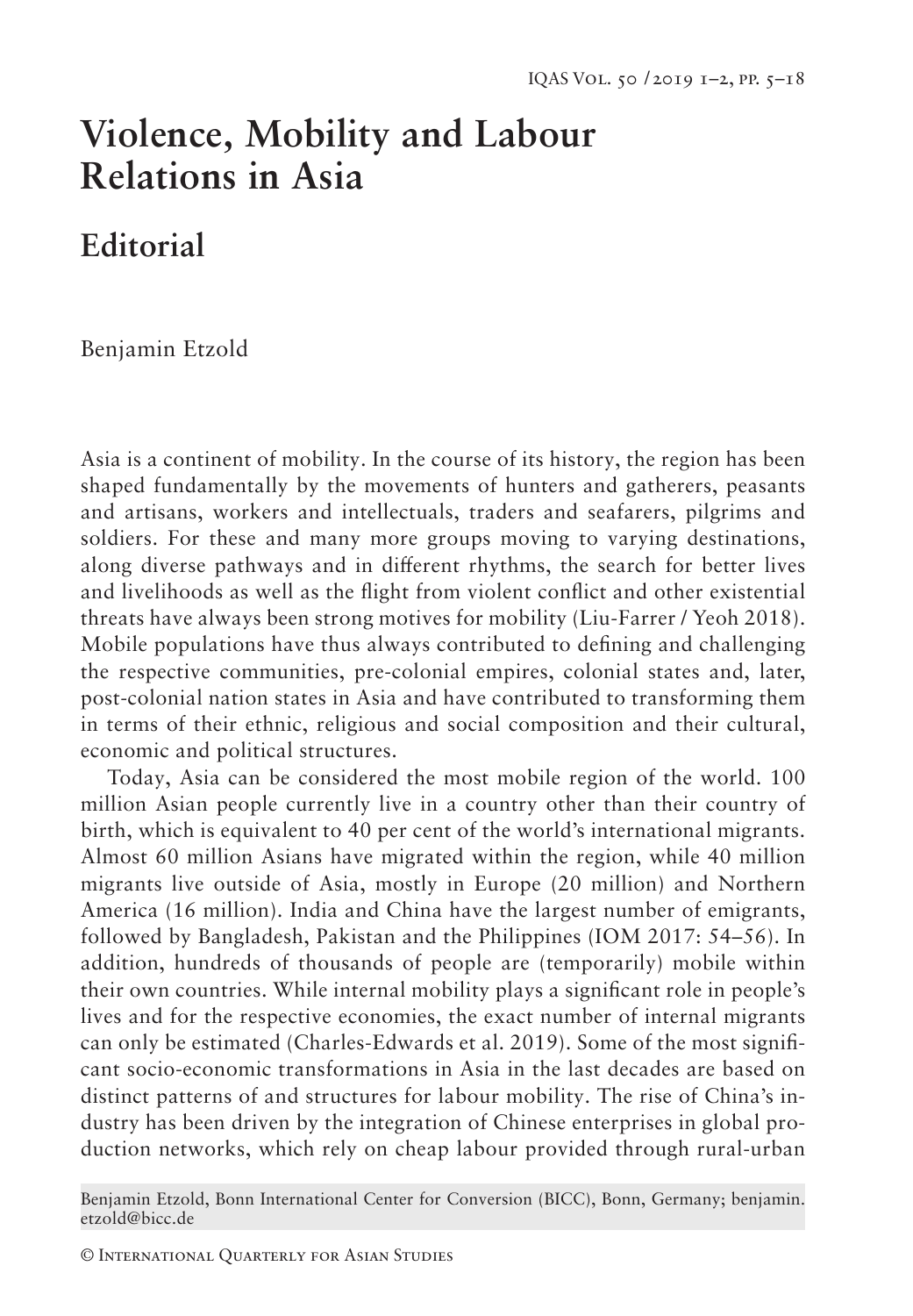mobility (Kilian et al. 2010, Bork-Hüffer 2016). The economic transformation and resultant construction boom in the Arabic Gulf rests on the exploitation of labourers and domestic workers from South and Southeast Asia (Malecki / Ewers 2007, Silvey / Parreñas 2019). Singapore's global city development is based not only on global linkages, but in particular on regional mobility and the newly emerging translocal livelihoods of workers (Budianta 2016, Peth et al. 2018). And the deforestation and "palm-oilisation" of Borneo and many other parts of Southeast Asia are related to large-scale relocation programmes and the displacement of local populations (Elmhirst 2017). It is thus not exaggerated to argue that labour mobility has become a defining feature of Asian economies and a transformative force in Asian societies.

Human mobility is, of course, driven not only by labour market needs and the search for better livelihoods. In Asia, existing transnational networks and family relations, educational, medical and social services, and the migration industry play a fundamental role in structuring migration (Christ 2016, Liu-Farrer / Yeoh 2018), as do environmental risks, natural catastrophes and climate change (Hugo / Bardsley 2014, Afifi et al. 2015). Violent conflict, political persecution, human rights violations and social exclusion have also forced tens of millions of people in Asia to become mobile (Ho / Robinson 2018). According to the latest data from UNHCR (2019: 74), at the end of the year 2018, 13.5 million people from Asian countries had fled across international borders and then been registered as refugees or were still awaiting their asylum decision. Moreover, 13.7 million Asians have been displaced within their country of origin due to violence and conflict. Generally speaking, people flee not only from persecution and violent conflicts, but also due to the destruction of livelihoods and the loss of economic security that are linked to conflicts and collapsing security structures. There is a growing body of scholarly work on the causes and dynamics of displacement from and within Asia, on refugees' protection and encampment in particular Asian countries and on the regulatory regimes that structure both the (im)mobilities and the everyday lives of displaced Asian people.<sup>1</sup>

As mobile people – whatever their original motives for mobility – arrive and (temporarily) settle in mega-urban regions, cities and rural sites, they normally engage in economic activities to secure their livelihoods and to build their own futures. They thereby enter into local labour relations and navigate through place-specific policy regimes, modes of production and working cultures. While uncertain, instable, insecure, unsafe and exploitative labour rela-

<sup>1</sup> For overviews see Ho / Robinson 2018 on the multiplicities of displacement experiences in Asia; McConnachie 2014 and Stange / Sakdapolrak 2018 on forced migration in Southeast and East Asia; Banerjee 2014 and Ghosh 2016 on refugee movements and statelessness in South Asia; and Monsutti / Balci 2014 on displacement dynamics in Central Asia.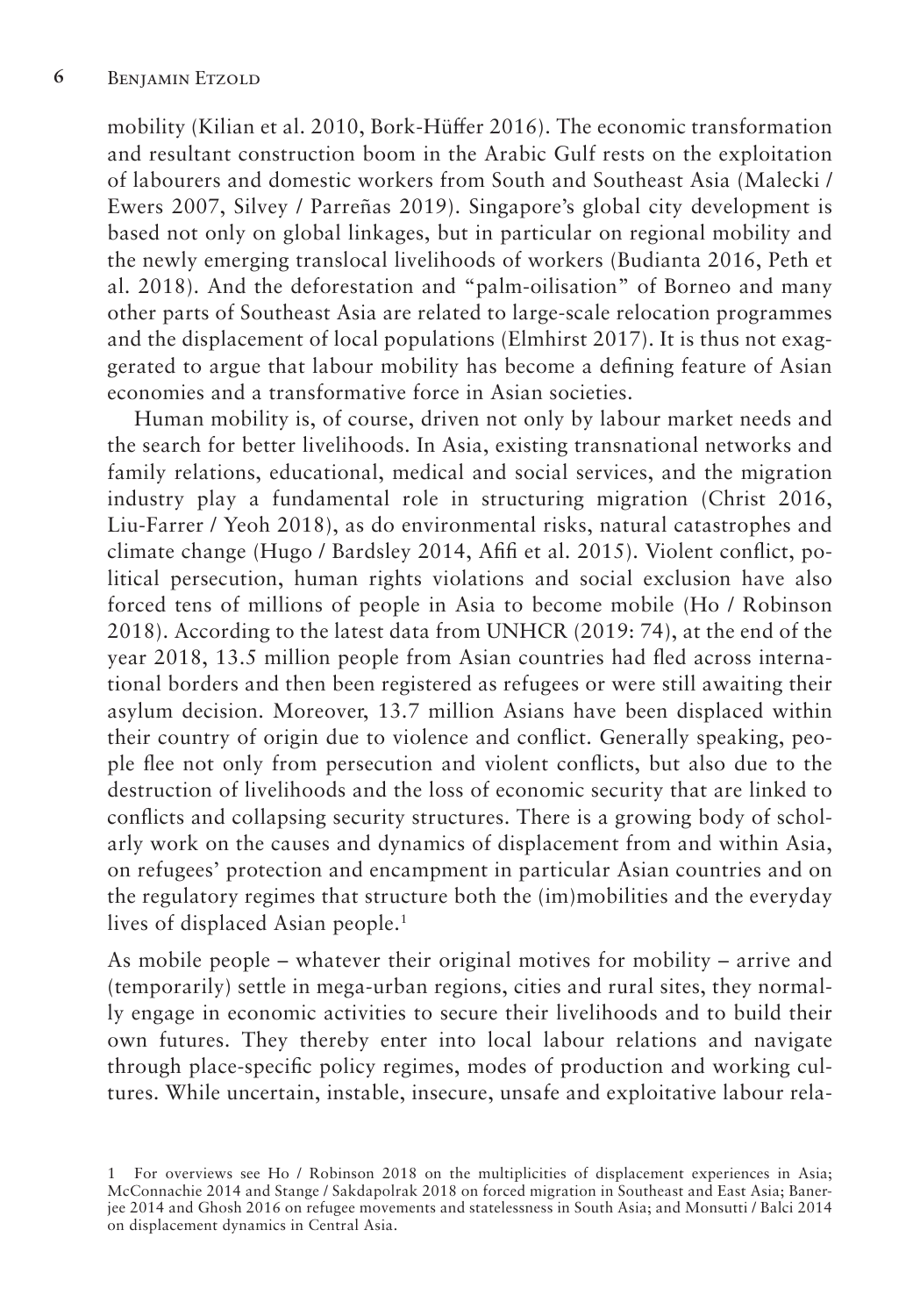tions prevail and have grown all over the world<sup>2</sup>, precarious work can be considered as a particular challenge in Asia – a region that experienced an extremely rapid socio-economic transformation and incorporation into globalised modes of production over the past fifty years (Kalleberg / Hewison 2013, Cruz-Del Rosario / Rigg 2019). In Asia, informal employment is the norm rather than the exception, as more than two thirds of all workers work without a written contract, without access to social protection and without protection by labour laws. They are thus subject to excessive working hours and potentially to exploitation. Moreover, decent employment is also far from guaranteed even for those under formal contracts (ILO 2018: 37ff). Forced labour – an expression of particularly violent labour relations – is also commonplace, mainly in the fields of domestic work, sex work, construction and manufacturing as well as agriculture and fishing. Four out of 1,000 working people in Asia work under conditions of coercion and are exploited by their employers, in particular through debt bondage, but also in relation to human trafficking (ILO 2017: 10). In general, working poverty is widespread. Around eight per cent of all workers in Asia can hardly meet the needs of themselves and their families on the basis of their working income (ILO 2018: 12).

Amongst all labourers, migrant workers are often particularly vulnerable to unsafe working conditions, abuse and exploitation, a lack of rights and livelihood insecurity, in particular if they took out loans to finance their mobility through brokers and if they are locked into "highly asymmetrical, personalistic, and often violent relations of power and dependency" (O'Connell Davidson 2013: 176) with employers. Migration can thus be seen as a specific pathway into the precariat (Standing 2011: 90). Existing legal frameworks must be seen as the prime cause of migrant workers' enhanced vulnerability. In many countries in Asia, labour migration policies not only fail to protect migrants' rights as individuals and workers, but seem to be purposely designed as a way to limit access to citizenship or at least to secure legal status, to increase their dependency on employers and other facilitators of (temporary) labour migration and to allow for their systematic exploitation in a highly stratified international division of labour.3

<sup>2</sup> See the work by Standing 2011 on the "precariat", which occupies the lower positions in the fragmented global class structure.

<sup>3</sup> See Samers 2010: 412ff. on the basic assumptions of the International Labour Market Segmentation Theory; see Standing 2011: 93ff. on the notion of the "denizen" as the working precariat with strategically limited rights; and Piper et al. 2017 for the case of temporary migrant workers in Asia.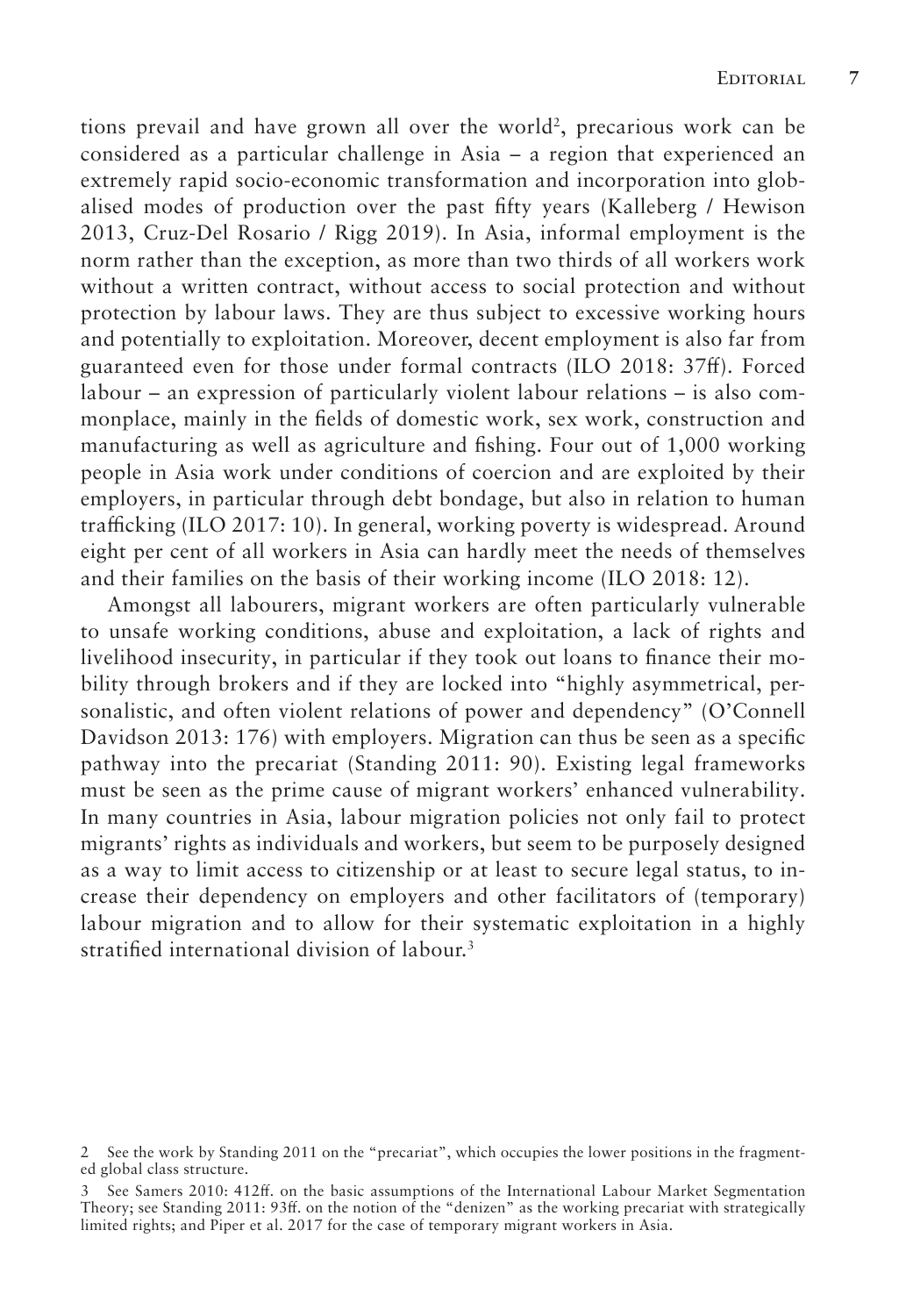## **Interconnections between violence, mobility and labour relations**

Against this background of growing labour mobility, coupled with protracted violent conflicts that lead to ever new cycles of displacement and persistent conditions of insecure and precarious work in Asia, the contributions in this special issue address the multiple interconnections between violence, mobility and labour relations from various angles and disciplinary perspectives. They thereby clearly address a gap in current research. Scholarship that looks into labour mobility, migrants' livelihoods and precarious labour in Asia<sup>4</sup> focuses on certain groups of mobile people, in particular temporary foreign workers, female labour migrants, irregular migrants and agricultural labourers. People who have been forcefully displaced in the context of violent conflict are, however, rarely mentioned in these labour-focused studies. In turn, while some scholars in forced migration and refugee studies look into livelihoods after displacement and the multiple barriers to accessing work,<sup>5</sup> as well as employment opportunities for refugees and broader economic dynamics in receiving countries (Betts et al. 2017, World Bank 2017), explicit links to scholarly debates on labour mobility, migrant workers' agency or precarity are, however, rarely made.

Exploring the triangular relationship between violence, mobility and labour leads to some interesting research questions that would otherwise remain below the surface if only a two-dimensional approach (violence-mobility, mobility-labour, labour-violence) were used: 1) What defines local labour relations and livelihood conditions in situations of violent conflict, collapsing security structures and mass displacement? 2) How do migrants and refugees experience violence and labour exploitation during and after mobility? How do they cope with, adapt to and resist violence and precarity? 3) How do state policies and other regulative regimes that make use of their monopoly of violence in a given location structure (precarious) labour relations and workers' (im)mobilities?

To my knowledge, such connections between violence, mobility and labour relations are rarely explored – neither conceptually, nor empirically. From a theoretical perspective, the combination of concepts in three fields of scholarship – the "new mobilities" paradigm, labour geography and debates about violence in peace and conflict studies – might be particularly promising for shedding light on violence, (im)mobilities and labour relations in Asia.

<sup>4</sup> See Siddiqui 2005, Breman 2010, Piper et al. 2017, Piper / Withers 2018, Cruz-Del Rosario / Rigg 2019.

<sup>5</sup> See Horst 2006, Jacobsen 2014, Bohnet et al. 2015, Missbach 2017, Grawert / Mielke 2018.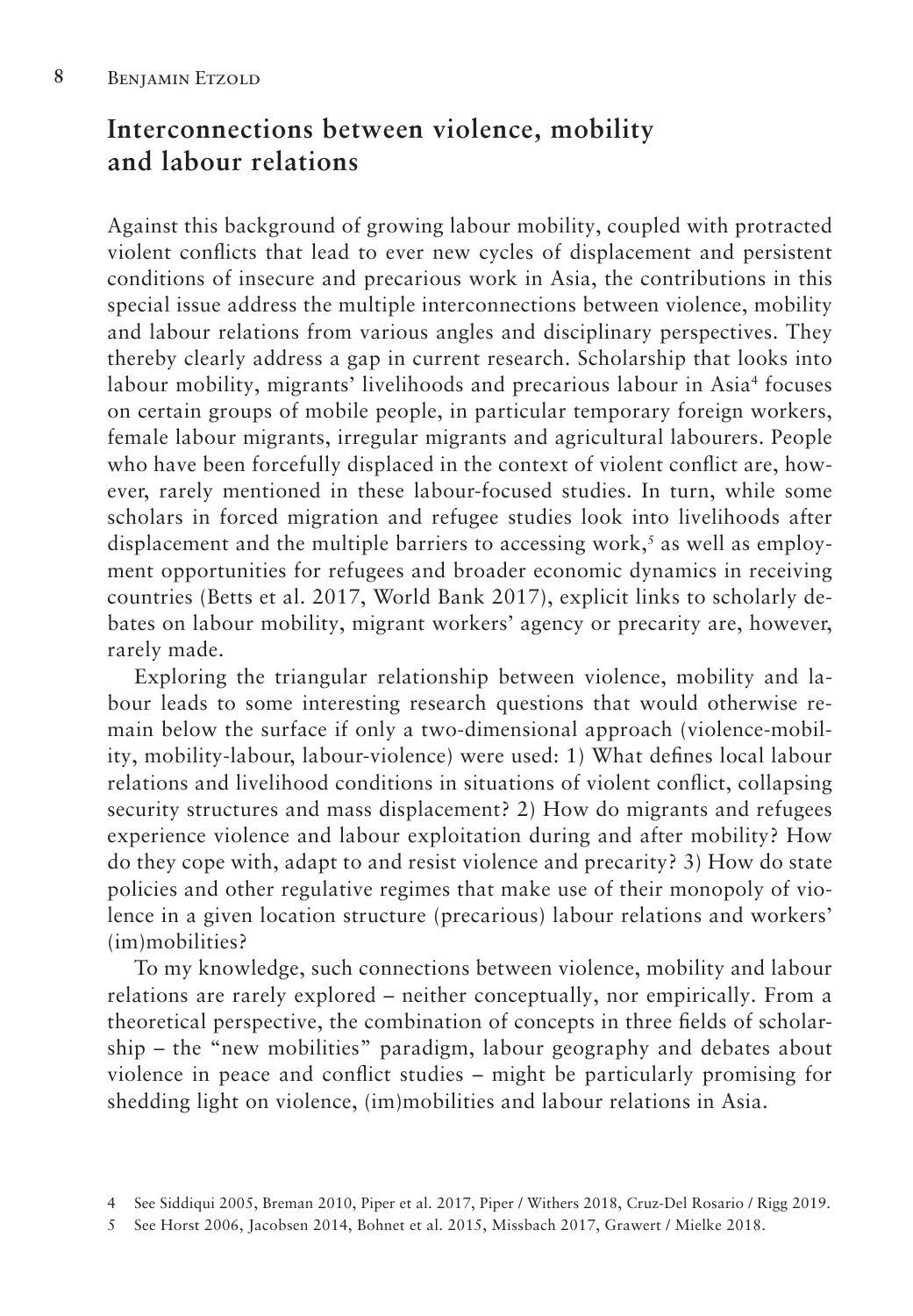The "new mobilities" paradigm<sup>6</sup> considers human mobility as a distinct social practice that is interlinked with other forms of mobility (of capital, goods, information, ideologies, etc.) and yet is rooted in specific economic, political, social, cultural and material structures ("moorings"). Mobility can thus only be conceived of in its dialectic relation to immobility. In many, also Asian, contexts immobility is socially perceived as the norm and as an indicator of stability and security, whilst mobility – despite shaping the everyday lives of millions of migrant workers and refugees – is framed as the exception and as a "security problem". The new mobilities paradigm is of great relevance for the study of labour mobility and forced migration (Gill et al. 2011), because it embraces the central role of multiple mobilities in the everyday lives of workers and refugees while nonetheless acknowledging the manifold borders, barriers, hurdles and selective filters that structure the direction, composition and velocity of the flows. The notion of the "politics of mobility" (Cresswell 2010) has thus been introduced to better comprehend the distinct political practices, instruments and discourses revolving around mobility and how they are rooted in societal power relations and nested in multiple scales – from the local to the national, the regional and the global level.

Every local labour market has its history, its specific working conditions, its local anchor points ("work places" or moorings) and is embedded in regional, national and global circuits of capital, information, goods and people as well as in particular power relations. Local labour relations are thus inevitably tied to places and to multiple mobilities. In "labour geography",7 relations between labourers and employers, working conditions and workers' everyday lives are seen as an expression of neoliberal capitalism and of ever new waves of structuring and restructuring modes of production and thus also of broader societal relations. Nonetheless, workers' agency is being acknowledged (mobility being a specific facet of agency) as are their everyday practices that contribute to producing specific "places of labour" and that enable increasingly rapid circulation in translocal production networks. In this context, precarious work is seen as being directly related to the disadvantageous position of labour vis-à-vis capital – the employers, the investors and global market dynamics – and to the lack of protection by the state, and options are sought to enhance workers' agency (Coe / Jordhus-Lier 2010).

Peace and conflict studies goes far beyond the study of war and other forms of violent conflict. While there is no uniform theory of violence, most scholars nowadays acknowledge violence's manifold manifestations and consider violence as an inherent part of power relations and thus also as a specific mode of societal organisation (Imbusch 2003, Karstedt / Eisner 2009). According to

<sup>6</sup> See Hannam et al. 2006, Sheller / Urry 2006, Urry 2007, Cresswell / Merriman 2011.

<sup>7</sup> See Herod 2001, Castree et al. 2004, Lier 2007, Coe / Jordhus-Lier 2010.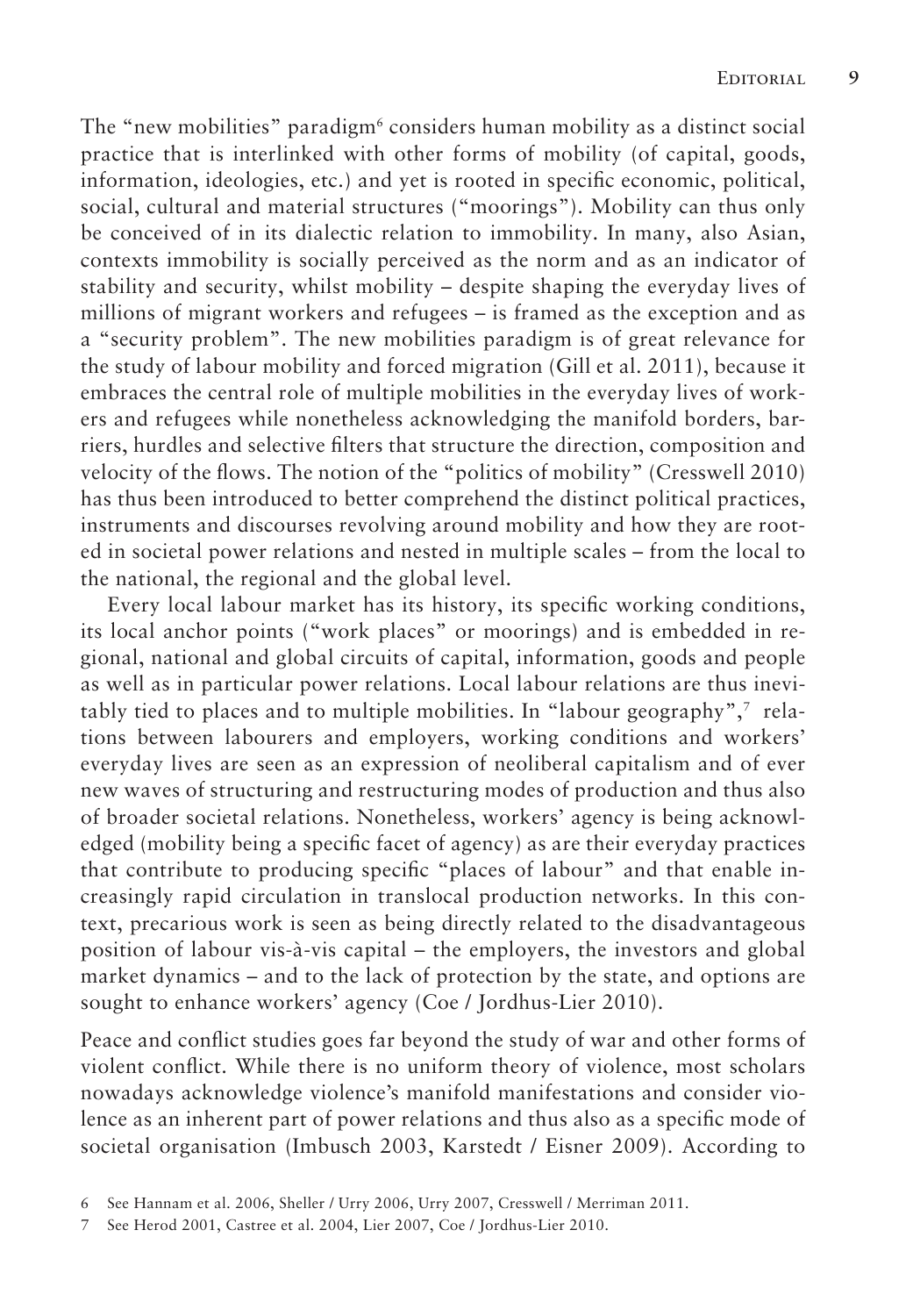Galtung's (1969, 1990) classic three-dimensional approach to violence, violence can first be understood as practices by actors that are aimed at harming or hurting an individual or group by physical and/or verbal means; such an understanding of "direct violence" is the most commonly used. Killing, rape, torture, pillaging and detention are particular forms of direct violence that are strategically employed in wars and violent conflicts and that often produce mass displacement.8 The second form of violence, "structural violence", manifests itself in specific forms of injustice, exploitation, deprivation and marginalisation that reflect unequal economic structures and power relations between different and within particular societies. Structural violence is a continuous process, rather than a singular event, in which the actors involved are often concealed (Galtung 1969, 1990; Bohle / Fünfgeld 2007). Precarity, insecure livelihoods and workers' exploitation, on the one hand, and unequal access to mobility options, for instance through border controls and highly selective visa regimes, can be seen as prime examples of structural violence. Thirdly, "cultural violence" refers to ideologies, discourses and institutions that produce, maintain and renew violent actions and processes and serve "to justify or legitimize direct or structural violence" (Galtung 1990: 291). This legitimisation of violence can result in the perception of existing patterns of both direct and structural violence as normal and inevitable – even by those who are most severely affected by them; violence becomes internalised (Bohle / Fünfgeld 2007). To give examples from this special issue, cultural violence might manifest itself in the justification of temporary guest worker schemes that lead to the marginalisation, immobilisation and exploitation of migrant workers, as in Malaysia (see Frank / Anderson), or in the discourses about the "necessity" to deport refugees whose asylum claims have been rejected, as exemplified in the case of Afghans' deportation from Germany (see Sökefeld).

#### **Contributions in this special issue**

The contributions in this special issue focus on different kinds of mobilities within and across Asian regions and draw on different types of material, mainly the authors' own empirical research. They all develop their own take on the triangular relation between violence, mobility and labour.

In the first paper, "The Cost of Legality: Navigating Labour Mobility and Exploitation in Malaysia", Anja Karlsson Franck and Joseph Trawicki Anderson explore the labour relations in which Burmese migrants working in the Malaysian city George Town are embedded and how they navigate rather con-

<sup>8</sup> See Bank et al. 2017 and Etzold 2019 for a discussion of "migration out of violence" and other facets of the violence-mobility-nexus.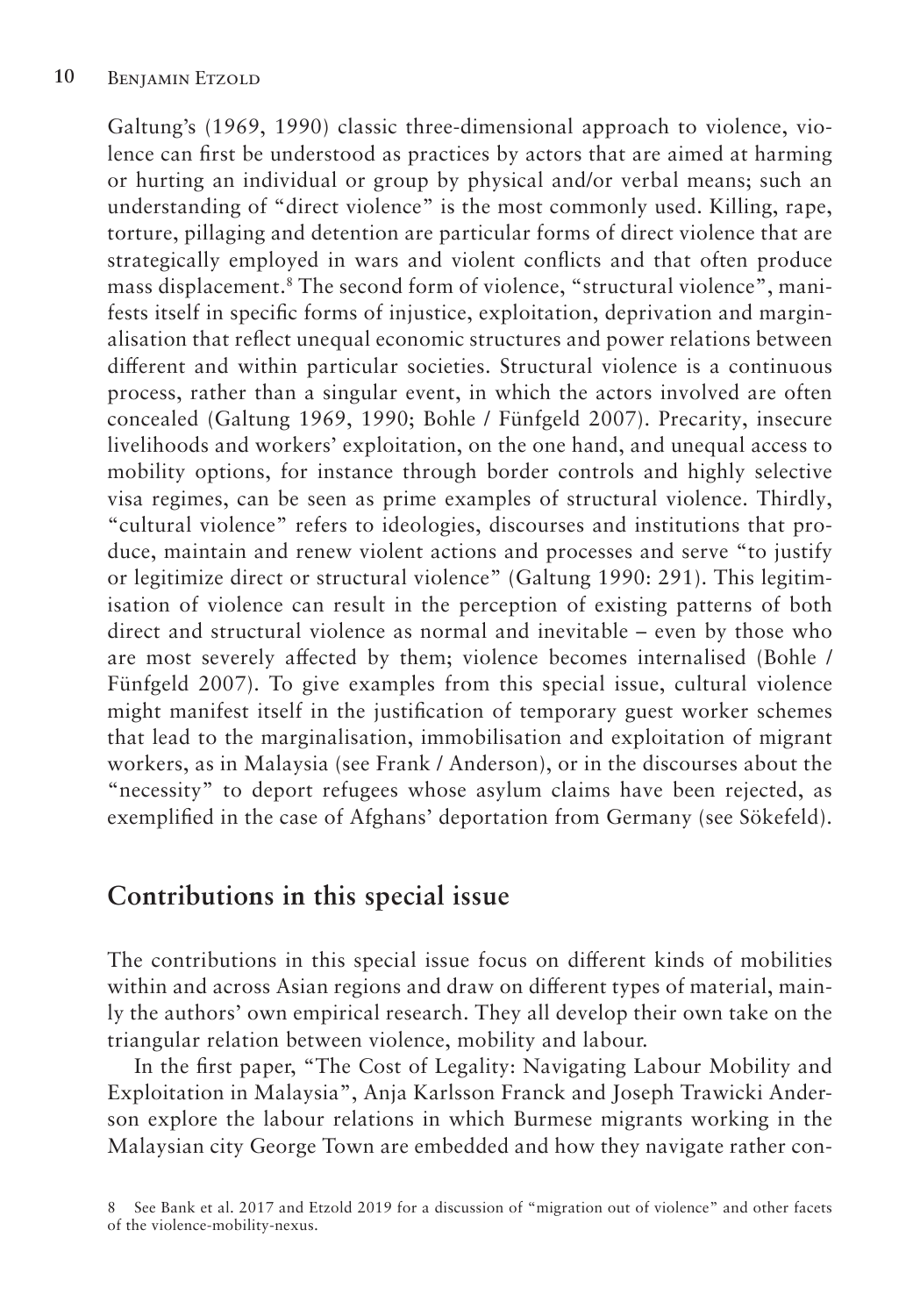straining governance regimes. The migrant workers in their empirical case study all came to Malaysia in the context of "temporary guestworker schemes" through which they are allowed to work in manufacturing, construction, agriculture and selected parts of the service economy – all sectors in which Malaysia is in need of (cheap) labour. Malaysia's Temporary Migrant Worker Programme ties the foreign workers to specific employers and limits their options to search for (better) work in other places – they become immobilised after moving. The labour migrants are thus extremely dependent on their employers, who also serve as the "sponsors" for their stay in Malaysia. Low pay, precarious working conditions and even abuse and direct violence are endured by many migrants as the constant threat of being deported looms large. The sponsoring employer can always withdraw her/his support and end the contract, which would lead to the migrant workers' forced return. Even though the workers are in a weak bargaining position in these highly unequal labour relations, which could be understood as a politically designed form of "structural violence", they are not without agency. Franck and Anderson present empirical evidence that some Burmese labour migrants nonetheless leave their employers, go to other places and search for jobs in the informal economy. They thereby lose both their residency and their working permit and enter into "illegality", but gain in independence and sometimes even earn a higher salary. Some strategically "move in and out of legal status" several times, which the authors describe as "navigation" through the bureaucratic landscape, an approach that can contribute to reducing the migrant workers' precarity.

The second paper "Cyclical, Temporary and Partial Return: Navigational Strategies of Displaced Persons from Myanmar" by Alexander Horstmann, Markus Rudolf and Clara Schmitz-Pranghe also highlights mobile actors' manifold strategies for navigating through highly constraining conditions. The authors focus not on labour migrants, however, but on people who have been forcibly displaced within and from Myanmar and now try to eke out a living in the violent Thai-Myanmar borderlands. On the basis of comprehensive empirical research, they emphasise the fact that legal categories such as IDP, refugee, citizen, labour migrant and undocumented migrant hardly say anything about the cause of displacement or motivation for migration. Displaced persons – who mostly belonged to the Shan, Karen and Kachin ethnic communities in this research – make use of, switch and combine different socio-legal statuses in order to cope with displacement, ongoing direct violence and the protractedness of their situation, to enable physical security and to sustain their livelihoods.

Displaced persons from Myanmar are engaged in subsistence work in the fields of their "home communities" in Myanmar or (seasonally) as labourers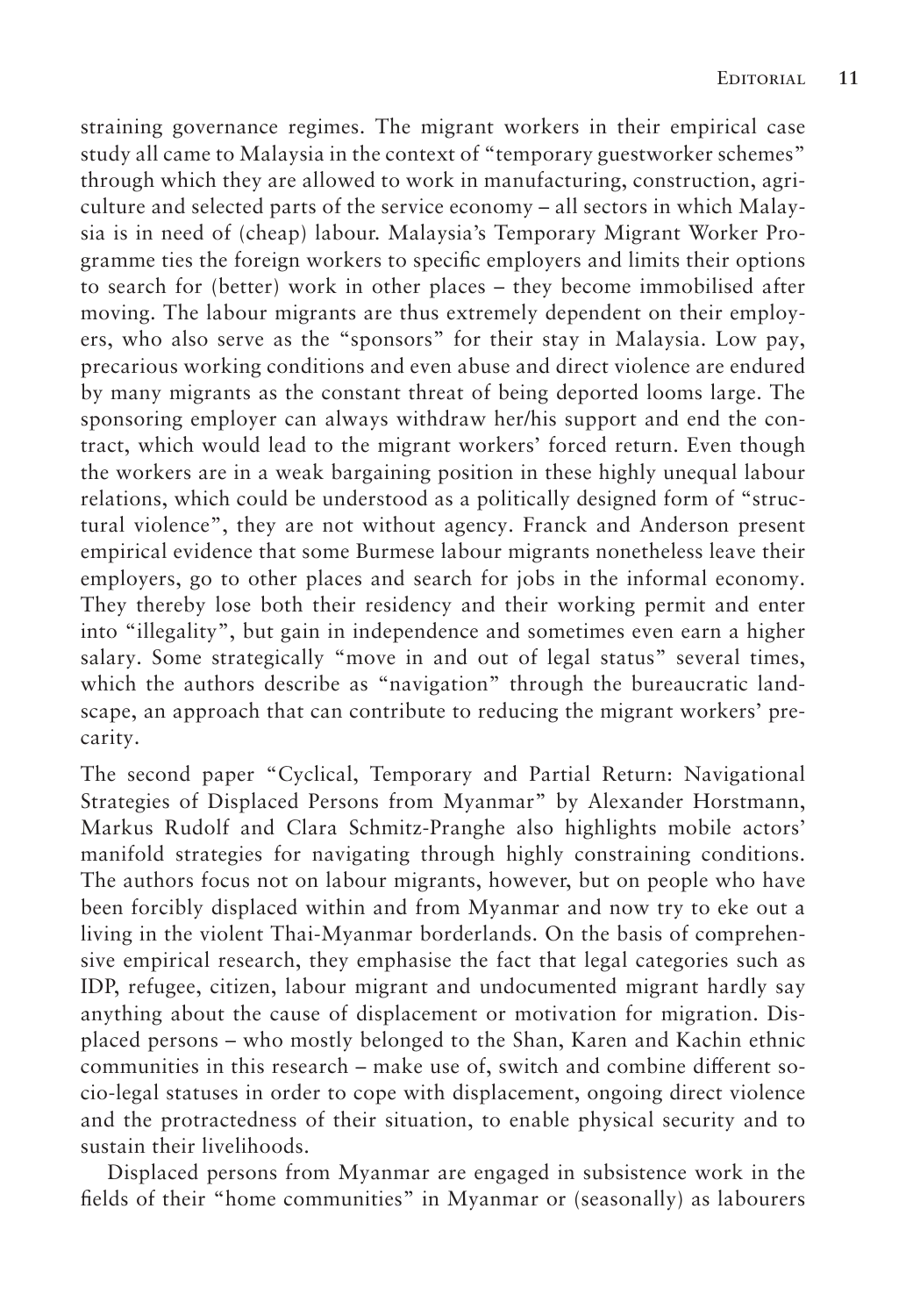in Thailand's booming agricultural sector; they work in mining and road construction on both sides of the border as well as in factories in the newly established special economic zone in Thailand's city Mae Sot; they are self-employed in transport, trade and other enterprises in the border towns on the Myanmar side and have become part of the informal economy in Thailand; some of the better educated also work for humanitarian organisations and some as domestic workers in Thai urban-middle class households. All of these livelihood options go hand in hand with specific mobility patterns – including cyclical, temporary and permanent return, onwards-mobility and enforced immobility – that are constrained or enabled by control regimes that affect different ethnic groups and locations to a quite different extent. Making use of diverse options at multiple places – which can be understood as an expression of agency – many displaced families have become more flexible and less dependent on aid and other forms of external support. In most cases, however, they remain highly vulnerable to precarious, dangerous and exploitative labour relations without formal protection or any guarantee of minimum wages.

Elke Grawert, in her article "Coping with Insecurity: Labour Relations, (Im) mobility and Conflict-sensitive Employment in Afghanistan", looks at the triangular relations between violence, mobility and labour from a different angle. She focuses on the operations of construction companies in Afghanistan in the mid-2010s and thereby exposes the particularity of labour relations in fragile and violence-affected settings and the prerequisites for "conflict-sensitive employment" (Grawert / Shirzad 2017). Based on comprehensive empirical research on construction companies and the livelihoods of local populations in Afghanistan, Grawert portrays how the companies "carefully negotiate access to the communities, try to avoid enhancing social tensions during construction projects and take various precautions to protect the staff, company facilities and the construction itself". In order to do so, the companies need to invest in patron-client-relations with local powerholders – both politicians holding offices in government and Taliban leaders – i.e. those actors and groups that maintain a "monopoly of force" over a particular site or region. Respected elders of the local communities are important "gate keepers" in conflict-affected settings as they mediate between different political groups. They also negotiate wages, employment conditions and breaches of contract with the construction companies, always trying to ensure that the local workers and the wider community benefit from the temporarily limited construction site.

The article also points to the added value of looking at violent conflict, re-construction and peace-building through the lens of mobility and immobility. Violent conflicts alter the mobility patterns in the affected regions fundamentally, leading to the enforced mobility of some, while forcibly immobilis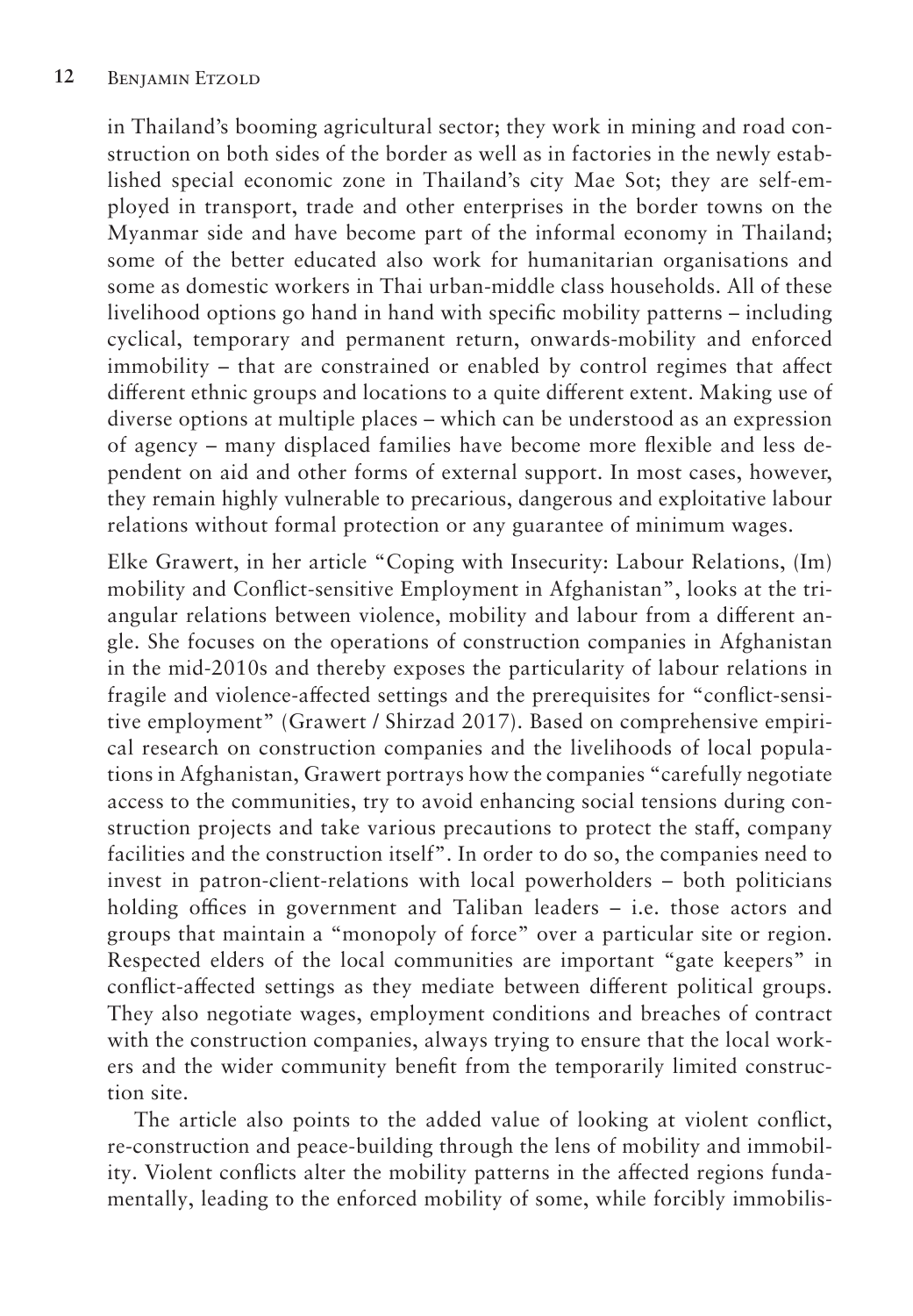ing others. At the same time, the destruction of infrastructure is a central military strategy to harm societies and economies; rebuilding infrastructure – in this case roads as an example of a particularly vital mobility infrastructure – is thus an important element in the transition from war to peace.

Moreover, there is also a distinct (im)mobility dimension to the labour relations in such violence-affected settings. In case of the construction sector, mobile (international) capital is invested in particular places; large construction companies that often organise their work from the capital cities but are mobile in their operations then "have to temporarily integrate in local political-economic environments to implement their projects". As Grawert's case study shows, certain risks and conflicts but also a particular potential can emerge when construction companies bring together more flexible and skilled workers with local, often lower-skilled labourers. Importantly, while "decent work" is certainly an illusion under such conditions of violence and insecurity as described here in Afghanistan, the construction companies "cannot act arbitrarily upon local labour". The local political alliances, in which the companies become embedded and upon which their own security largely depends, also protect the local labourers from the worst forms of labour exploitation.

The final contribution to this special issue, "Nations Rebound: German Politics of Deporting Afghans" by Martin Sökefeld, shows us yet another side of the turbulent relations between violence, mobility and labour. It traces the development of German politics of deportations – another form of enforced mobility – to Afghanistan over the past 30 years and exposes its underlying logic. Building on wider debates in the growing academic field of "deportation studies" (Coutin 2015), Sökefeld analyses the policy developments and narratives that underpin the current deportation discourse in Germany. He distinguishes two steps in the argumentation: "first, deserving and undeserving refugees have to be distinguished, assuming that a clear distinction between the two categories is possible, and second, those who are undeserving and therefore have no right to stay in Germany have to leave the country – if necessary, by being deported. According to this reasoning, the unrelenting enforcement of repatriation, deportations included, is the basis for the acceptance of the asylum laws in Germany." The notion of deservingness relates to mobility and labour relations in many ways.

On the one hand, labour migrants are clearly distinguished from refugees – a far too simplistic categorisation that in many cases does not reflect the complex realities of trajectories of displacement (Crawley / Skleparis 2017, Etzold 2019). Those who are not accepted as refugees are automatically seen as labour migrants and thus as undeserving of protection under German law or the international asylum regime. On the other hand, deservingness addresses pathways of integration into German society and long-term perspectives for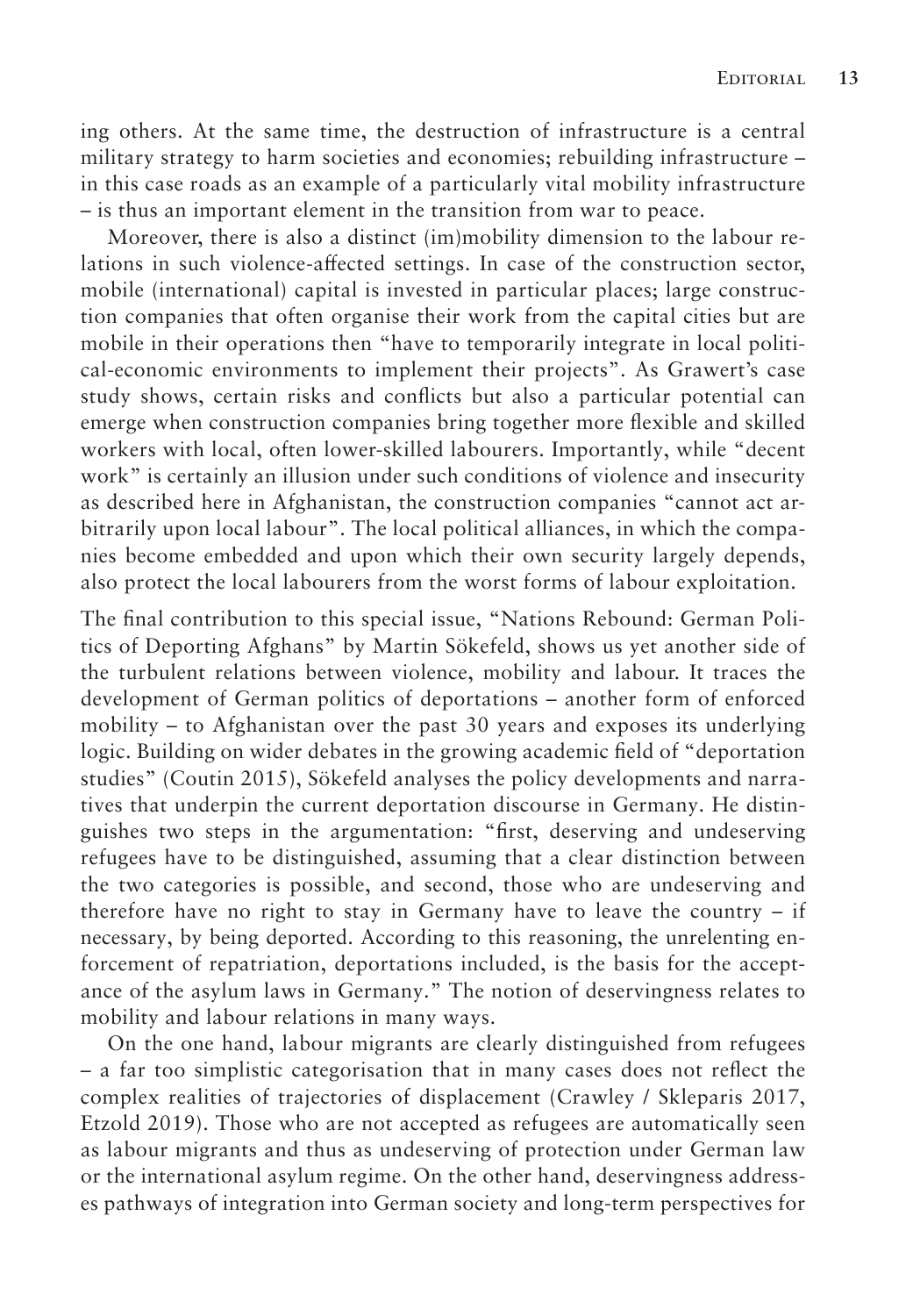remaining. Criminals and people who might pose a security risk are the first to be deported, yet their deportation is actually hard to implement. Ironically, those people who receive an expulsion order but who live a regular and "orderly" life by going to school or working are easier to find and thus easier to deport. Deservingness – in the sense that they deserve to stay, if they are "well integrated" and can live by their own means, as often expressed in the public discourse – cannot then protect them from deportation. Overall, the German state's policies and the wider discursive framing of deportation as a necessary tool to being able to guarantee the protection of the "legitimate" refugees and as a means to re-establish and demonstrate state sovereignty can be read as a particular form of "cultural violence" through which the mobility of forced return – a form of direct violence – is being legitimised.

In the case of Afghanistan, the mismatch between state-driven discourses and the reality is particularly blatant and life-threatening. While the German government has repeatedly stated that "parts of Afghanistan are safe enough for deportees", Sökefeld notes that given persistently high levels of generic violence and terrorist attacks "nowhere in Afghanistan is safe, particularly for deportees from Europe". Deportation exposes people who are seeking protection and a better future to direct violence and livelihood insecurity. In the end, this not only jeopardises their lives, but also most certainly leads to new cycles of displacement.

To sum up, the contributions in this special issue cannot, of course, cover the full spectrum of topics and questions that emerge when interpolating the notions of violence, mobility and labour relations. They do, however, expose some fascinating research findings and point to some generic trends that are worth exploring further. First, mobility – for multiple reasons, in different forms, across diverse spaces and in various rhythms – is an omnipresent theme in Asia and has certainly become part of the normal way of life. Instead of "only" trying to explain mobilities and their multiple drivers, it is also necessary to better understand the conditions, meanings and effects of mobilities in people's lives and the relations to different forms of immobilities.

Second, the relations between mobility and violence are not always straightforward. Looking at displacement as a form of mobility that is primarily driven by violence tells only one part of the story. While specific types of mobility such as labour migration and trade continue unabatedly despite violent conflicts in some contexts, in other cases immobilisation instead of forced mobility can be the result; or both may happen at the same time but for specific groups only. Generally, studies of forced migration and refugees should look deeper into changing patterns, rhythms and forms of mobilities – both within and beyond regions that are affected by violent conflict – rather than trying to explain mobility through violence.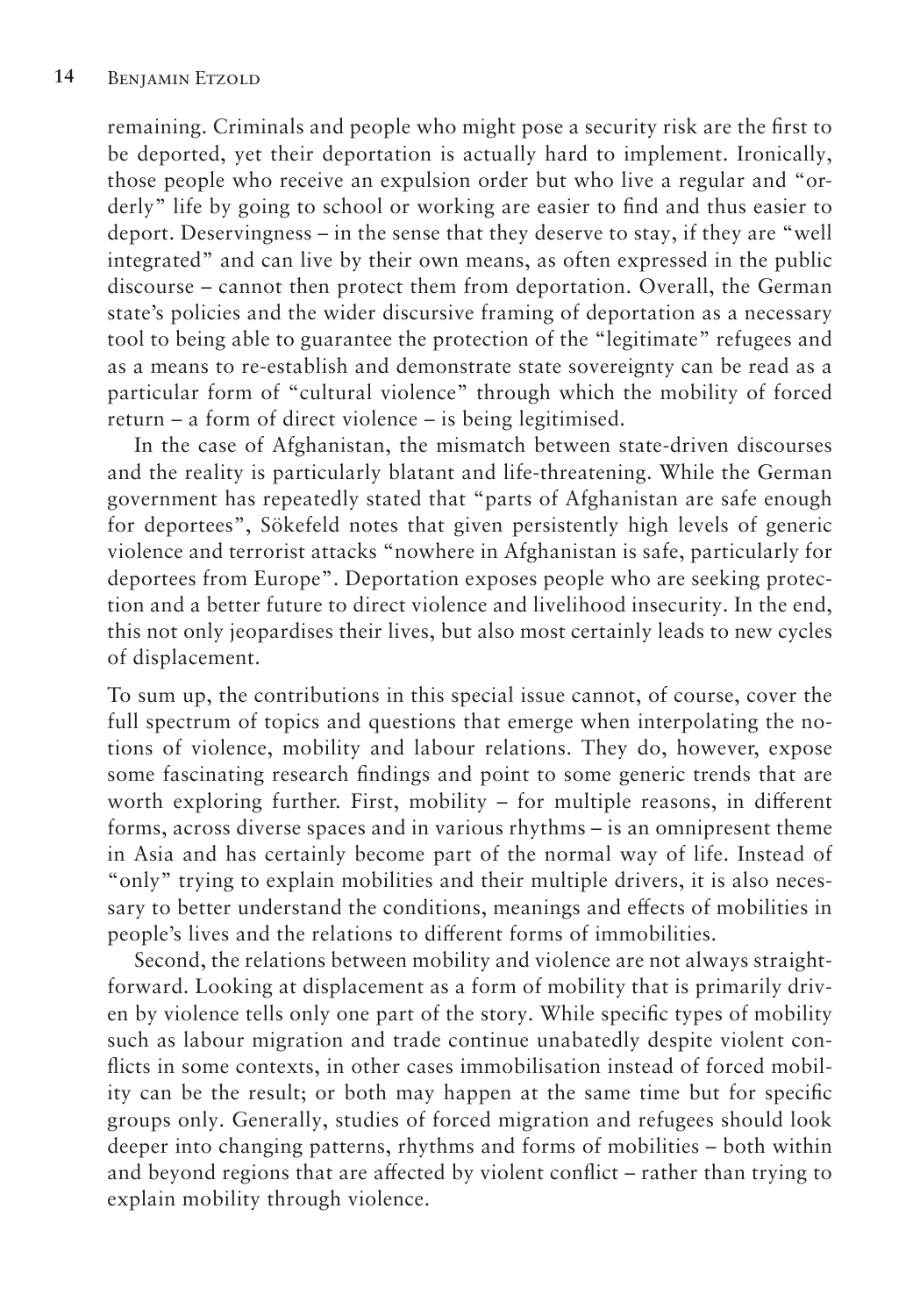Third, the same holds true for the relations between violence and labour. While studies into refugees' livelihoods, precarious work and conflict-sensitive employment are important and further studies are certainly necessary, they should not stop at the examination of only directly visible forms of violence in labour relations, such as the exploitation of workers by their employers. Violence – in the sense of direct, structural and cultural violence – is deeply enshrined in societal relations. The occurrence of violence thus always brings to the fore highly unequal power geometries. In the context of labour, we must be aware that deep inequalities – between people and across spaces – are an inherent part of the organising logic of capitalist modes of production and our world society.

Fourth, the territorial nation state has an important role to play in the triangular relations between violence, mobility and labour. The contributions in this special issue point to the great relevance of borders, policies, laws, government actors, governmental categorisations and also specific discourses fed by state agents in the everyday lives of mobile and working people. In largely sedentary societies that are believed to be clearly delineated by borders, people's mobility continuous to be seen as an exception that raises suspicion and inadvertently requires the categorisation of mobile subjects and tighter border control, or at least a "better management" of cross-border flows. In the 21st century, the territorial nation state largely derives its legitimacy from its ability to react to and direct mobilities to its own advantage.

Fifth, and finally, people are not passive elements being pushed and pulled around by structural forces. They possess agency. There are multiple examples in this special issue: Burmese foreign workers navigate constraining temporary labour mobility schemes, switch their legal status and thereby try to evade labour exploitation in Malaysia (Frank / Andersson); forcibly displaced people from Myanmar diversify their livelihoods, return cyclically and move on temporarily despite violence, social exclusion and mobility restrictions in the Thai-Myanmar borderlands (Horstmann / Rudolf / Schmitz-Pranghe); construction companies and workers build localised alliances in order to cope with insecurity in the context of cyclical violent conflict in Afghanistan (Grawert); and refugees and German citizens resist deportations to Afghanistan through acts of solidarity, civil protest and efforts to change the public discourse (Sökefeld). Such expressions of agency are needed to counter both policies and narratives aimed at restricting workers' and displaced people's mobilities, which in the end only contribute to deepening vicious circles of violence and precarity.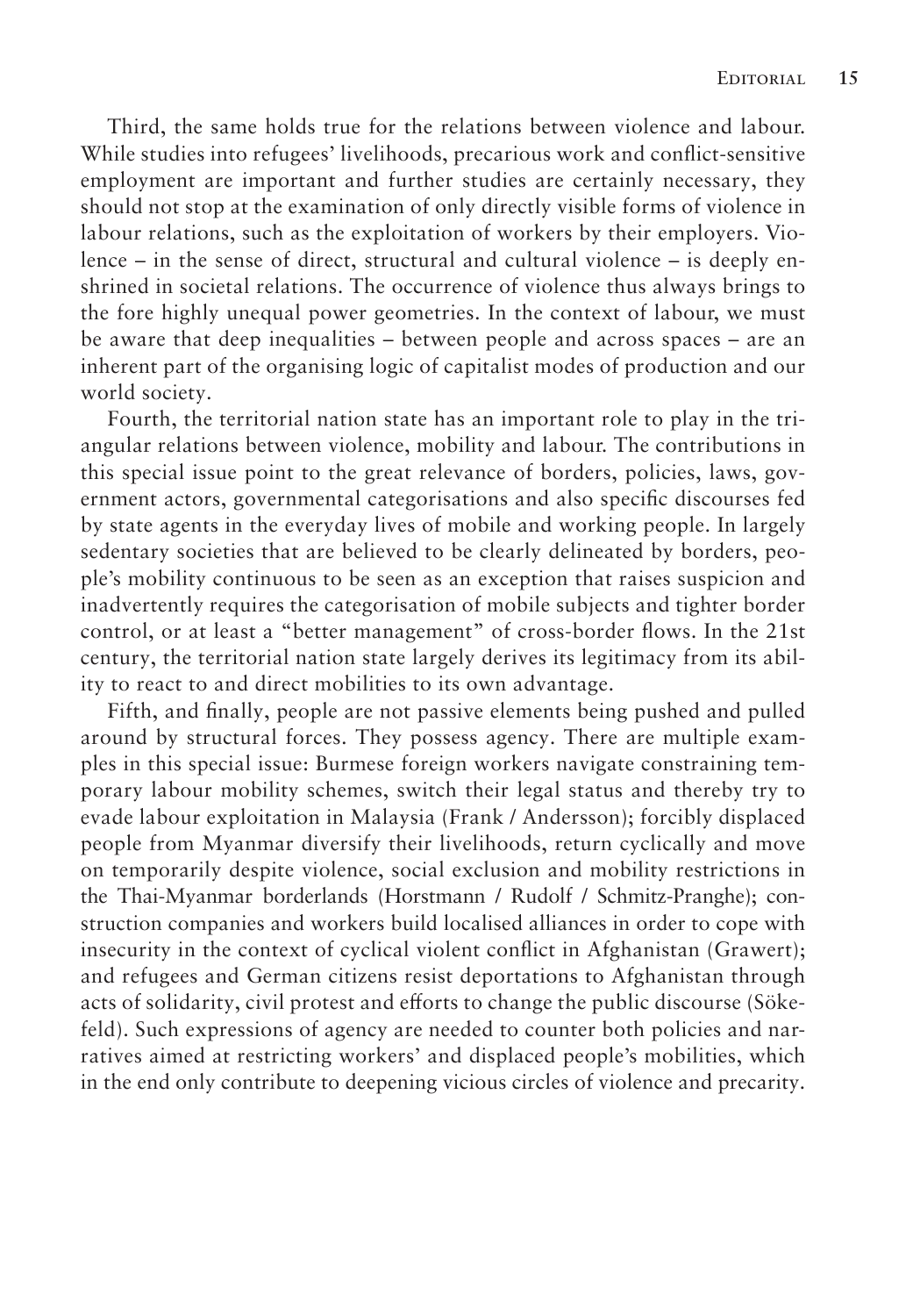### **References**

- Afifi, Tamer / Milan, Andrea / Etzold, Benjamin / Schraven, Benjamin / Rademacher-Schulz, Christina / Sakdapolrak, Patrick / Reif, Alexander / Van Der Geest, Kees / Warner, Koko (2015): Human Mobility in Response to Rainfall Variability: Opportunities for Migration as a Successful Adaptation Strategy in Eight Case Studies. *Migration and Development* 5(2), pp. 254–274.
- Banerjee, Paula (2014): Forced Migration in South Asia. In: Elena Fiddian-Qasmiyeh / Gil Loescher / Katy Long / Nando Sigona (eds): *Oxford Handbooks. The Oxford Handbook of Refugee and Forced Migration Studies*. Oxford: Oxford University Press, pp. 613–625.
- Bank, André / Fröhlich, Christiane / Schneiker, Andrea (2017): The Political Dynamics of Human Mobility: Migration out of, as and into Violence. *Global Policy* 8, pp. 12–18.
- Betts, Alexander / Bloom, Louise / Kaplan, Josiah / Omata, Naohiko (2017): *Refugee Economies: Forced Displacement and Development*. Oxford: Oxford University Press.
- Bohle, Hans-Georg / Fünfgeld, Hartmut (2007): The Political Ecology of Violence in Eastern Sri Lanka. *Development and Change* 38(4), pp. 665–687.
- Bohnet, Heidrun / Mielke, Katja / Rudolf, Markus / Schetter, Conrad / Vollmer, Ruth (2015): Protected rather than Protracted: Strengthening Displaced Persons in Peace Processes. A Stateof-the-art Paper. BICC Working Paper 3/2015, Bonn International Center for Conversion (BICC), https://www.bicc.de/uploads/tx\_bicctools/working\_paper\_0315.pdf (accessed 23 September 2019).
- Bork-Hüffer, Tabea (2016): Migrants' Agency and the Making of Transient Urban Spaces. *Population, Space and Place* 22(2), pp. 124–127.
- Breman, Jan (2010): *Outcast Labour in Asia: Circulation and Informalization of the Workforce at the Bottom of the Economy*. New Delhi: Oxford University Press.
- Budianta, Melani (2016): Precarious Cosmopolitanism: Work Migration and Cultural Belonging in a Globalized Asia. *International Journal of Cultural Studies* 19(3), pp. 271–286.
- Castree, Noel / Coe, Neil M. / Ward, Kevin / Samers, Michael (2004): Spaces of Work. *Global Capitalism and the Geographies of Labour*. London: Sage.
- Charles-Edwards, Elin / Bell, Martin / Bernard, Aude / Zhu, Yu (2019): Internal Migration in the Countries of Asia: Levels, Ages and Spatial Impacts. *Asian Population Studies* 15(2), pp. 150–171.
- Christ, Simone (2016): *The Culture of Migration in the Philippines: Of Jeepneys and Balikbayan Boxes*. Berlin: regiospectra.
- Coe, Neil M. / Jordhus-Lier, David C. (2010): Constrained Agency? Re-evaluating the Geographies of Labour. *Progress in Human Geography* 35(2), pp. 211–233.
- Coutin, Susan B. (2015): Deportation Studies: Origins, Themes and Directions. *Journal of Ethnic and Migration Studies* 41(4), pp. 671–681.
- Crawley, Heaven / Skleparis, Dimitris (2017): Refugees, Migrants, neither, both: Categorical Fetishism and the Politics of Bounding in Europe's "Migration Crisis". *Journal of Ethnic and Migration Studies* 44(1), pp. 48–64.
- Cresswell, Tim (2010): Towards a Politics of Mobility. *Environment and Planning D: Society and Space* 28(1), p. 17.
- Cresswell, Tim / Merriman, Peter (eds) (2011): *Geographies of Mobilities: Practices, Spaces, Subjects*. Farnham / Burlington: Ashgate.
- Cruz-Del Rosario, Teresita / Rigg, Jonathan (2019): Living in an Age of Precarity in 21st Century Asia. *Journal of Contemporary Asi*a 49(4), pp. 517–527.
- Elmhirst, Rebecca (2017): Migration and the Environment. In: Philip Hirsch (ed.): *Routledge Handbooks. Routledge Handbook of the Environment in Southeast Asia*. London / New York: Routledge, pp. 298–311.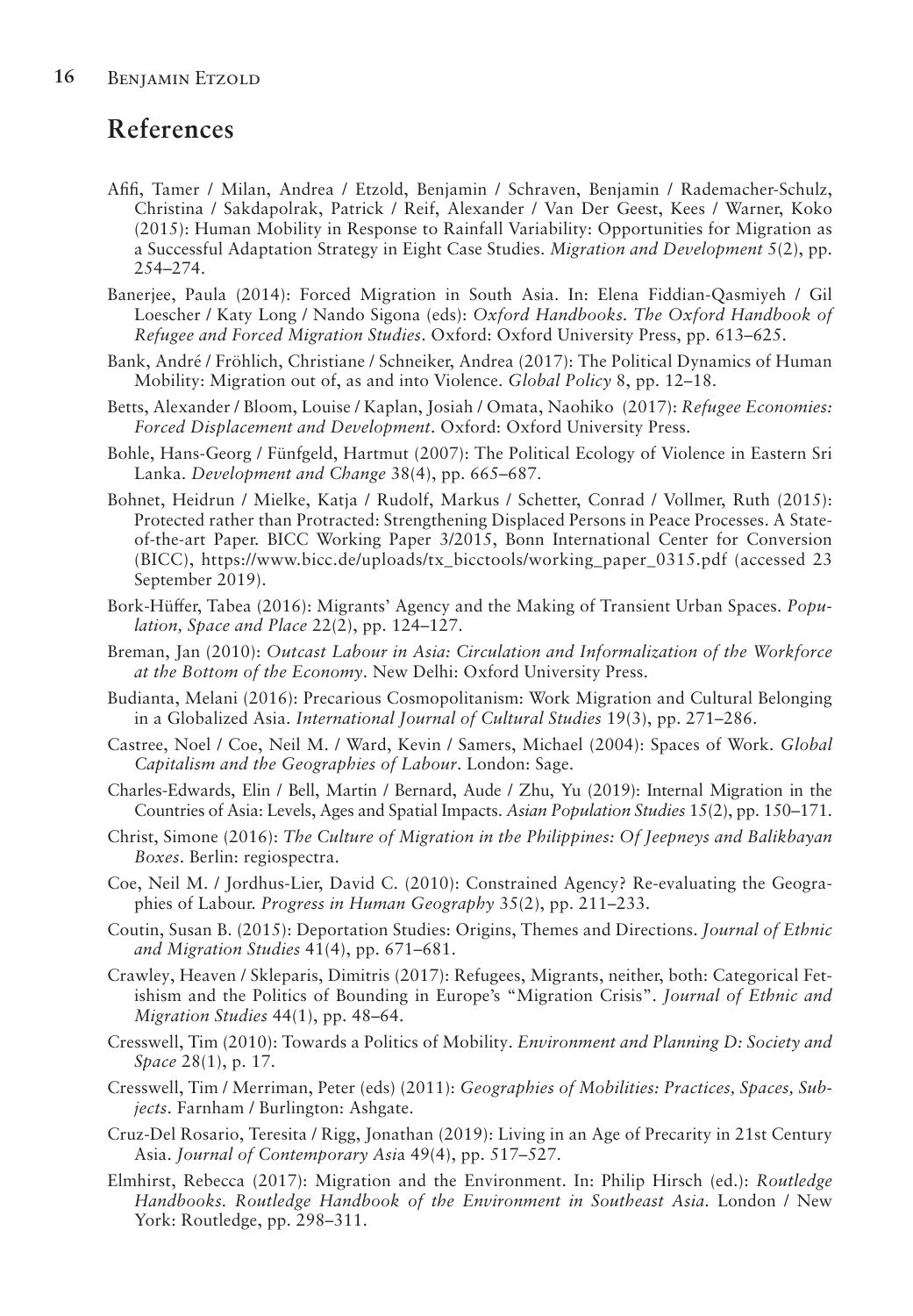- Etzold, Benjamin (2019): Auf der Flucht: (Im)Mobilisierung und (Im)Mobilität von Schutzsuchenden. Flucht: Forschung und Transfer, State-of-Research Paper 4, Institut für Migrationsforschung und Interkulturelle Studien (IMIS) / Bonn International Center for Conversion (BICC), https://flucht-forschung-transfer.de/mobilisierung-und-immobilisierung-von-fluechtlingen/ (accessed 29 October 2019).
- Galtung, Johan (1969): Violence, Peace, and Peace Research. *Journal of Peace Research* 6(3), pp. 167–191.
- Galtung, Johan (1990): Cultural Violence. *Journal of Peace Research* 27(3), pp. 291–305.
- Ghosh, Partha S. (2016): *Migrants, Refugees and the Stateless in South Asia*. New Delhi: Sage Publications India.
- Gill, Nick / Caletrío, Javier / Mason, Victoria (2011): Introduction. Mobilities and Forced Migration. *Mobilities* 6(3), pp. 301–316.
- Grawert, Elke / Shirzad, Fazalrabi (2017): Conflict-sensitive Employment in Afghan Construction and Transport Companies. Working Paper 5/2017, Bonn International Center for Conversion (BICC), https://www.ssoar.info/ssoar/bitstream/document/61669/1/ssoar-2017-grawert\_et\_al-Conflict-sensitive\_employment\_in\_Afghan\_construction.pdf (accessed 23 September 2019).
- Grawert, Elke / Mielke, Katja (2018): Coping with Protracted Refugee Situations: How Afghans Secure their Livelihood in Afghanistan, Iran and Pakistan. Working Paper 2/2018, Bonn International Center for Conversion, https://www.bicc.de/uploads/tx\_bicctools/BICC\_Working\_ paper\_2\_2018.pdf (accessed 23 September 2019).
- Hannam, Kevin / Sheller, Mimi / Urry, John (2006): Editorial. Mobilities, Immobilities and Moorings. *Mobilities* 1(1), pp. 1–22.
- Herod, Andrew (2001): *Labor Geographies. Workers and the Landscapes of Capitalism*. London / New York: Guilford Press.
- Ho, Elaine L.-E. / Robinson, Cabeiri D. (2018): Introduction. Forced Migration in/of Asia: Interfaces and Multiplicities. *Journal of Refugee Studies* 31(3), pp. 262–273.
- Horst, Cindy (2006): Introduction. Refugee Livelihoods: Continuity and Transformations. *Refugee Survey Quarterly* 25(2), pp. 6–22.
- Hugo, Graeme / Bardsley, Douglas (2014): Migration and Environmental Change in Asia. In: Etienne Piguet / Frank Laczko (eds): *People on the Move in a Changing Climate: The Regional Impact of Environmental Change on Migration*. Volume 2. Dordrecht: Springer Netherlands, pp. 21–48.
- ILO International Labour Organization (2017): *Global Estimates of Modern Slavery: Forced Labour and Forced Marriage*. Geneva: International Labour Organization.
- ILO International Labour Organization (2018): Asia-Pacific *Employment and Social Outlook 2018: Advancing Decent Work for Sustainable Development*. Bangkok: Regional Economic and Social Analysis Unit, International Labour Organization. https://www.ilo.org/asia/publications/WCMS\_649885/lang--en/index.htm (accessed 23 September 2019).
- Imbusch, Peter (2003): The Concept of Violence. In: Wilhelm Heitmeyer / John Hagan (eds): *International Handbook of Violence Research*. Dordrecht: Springer Netherlands, pp. 13–39.
- IOM International Organization for Migration (2017). *World Migration Report 2018*. Geneva: International Organization for Migration.
- Jacobsen, Karen (2014): Livelihoods and Forced Migration. In: Elena Fiddian-Qasmiyeh / Gil Loescher / Katy Long / Nando Sigona (eds): *Oxford Handbooks. The Oxford Handbook of Refugee and Forced Migration Studies*. Oxford: Oxford University Press, pp. 99–111.
- Kalleberg, Arne L. / Hewison, Kevin (2013): Precarious Work and the Challenge for Asia. *American Behavioral Scientist* 57(3), pp. 271–288.
- Karstedt, Susanne / Eisner, Manuel (2009): Introduction. Is a General Theory of Violence Possible? *International Journal of Conflict and Violence* 3(1), pp. 4–8.